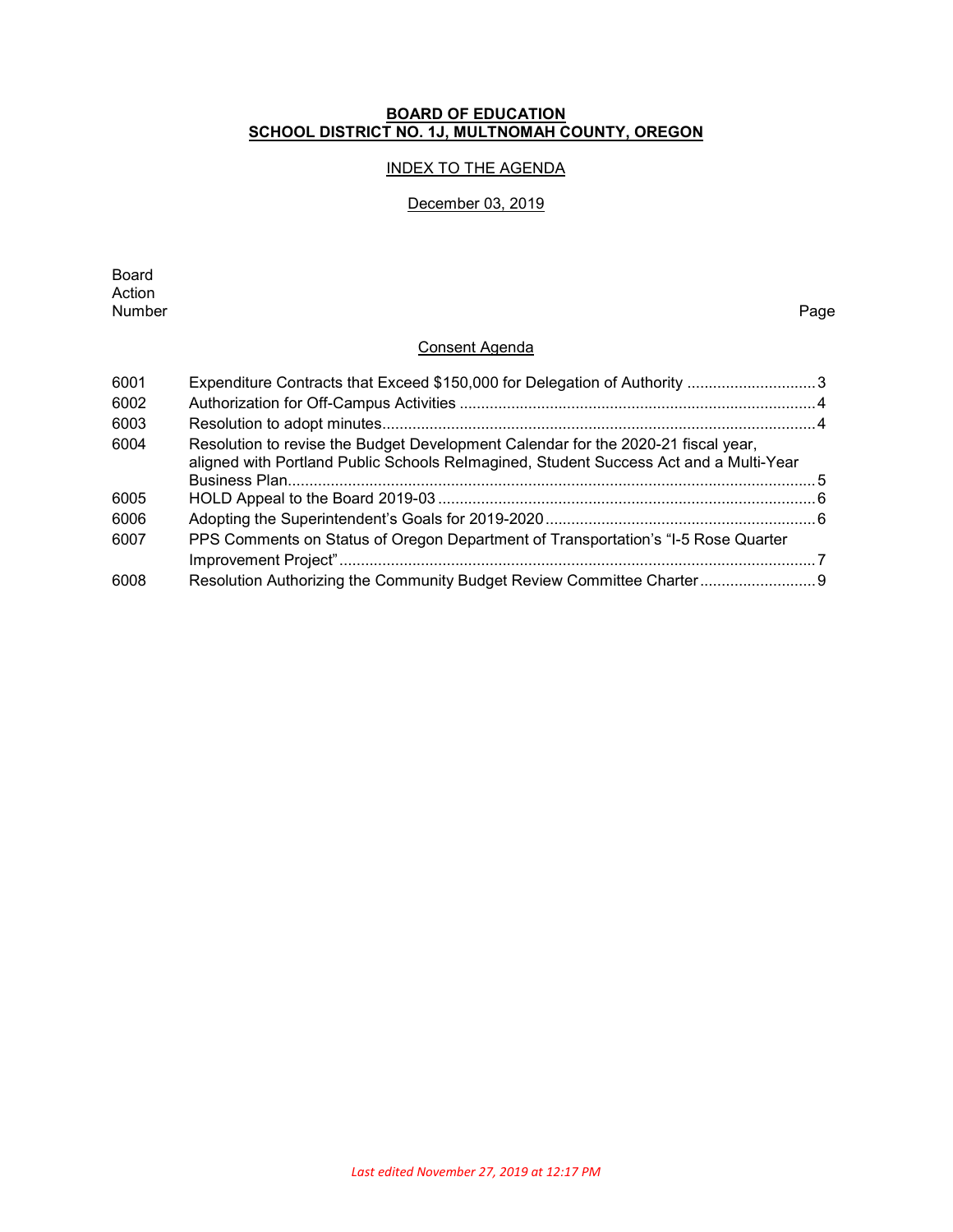# Consent Agenda

Resolutions Number 6001 through 6008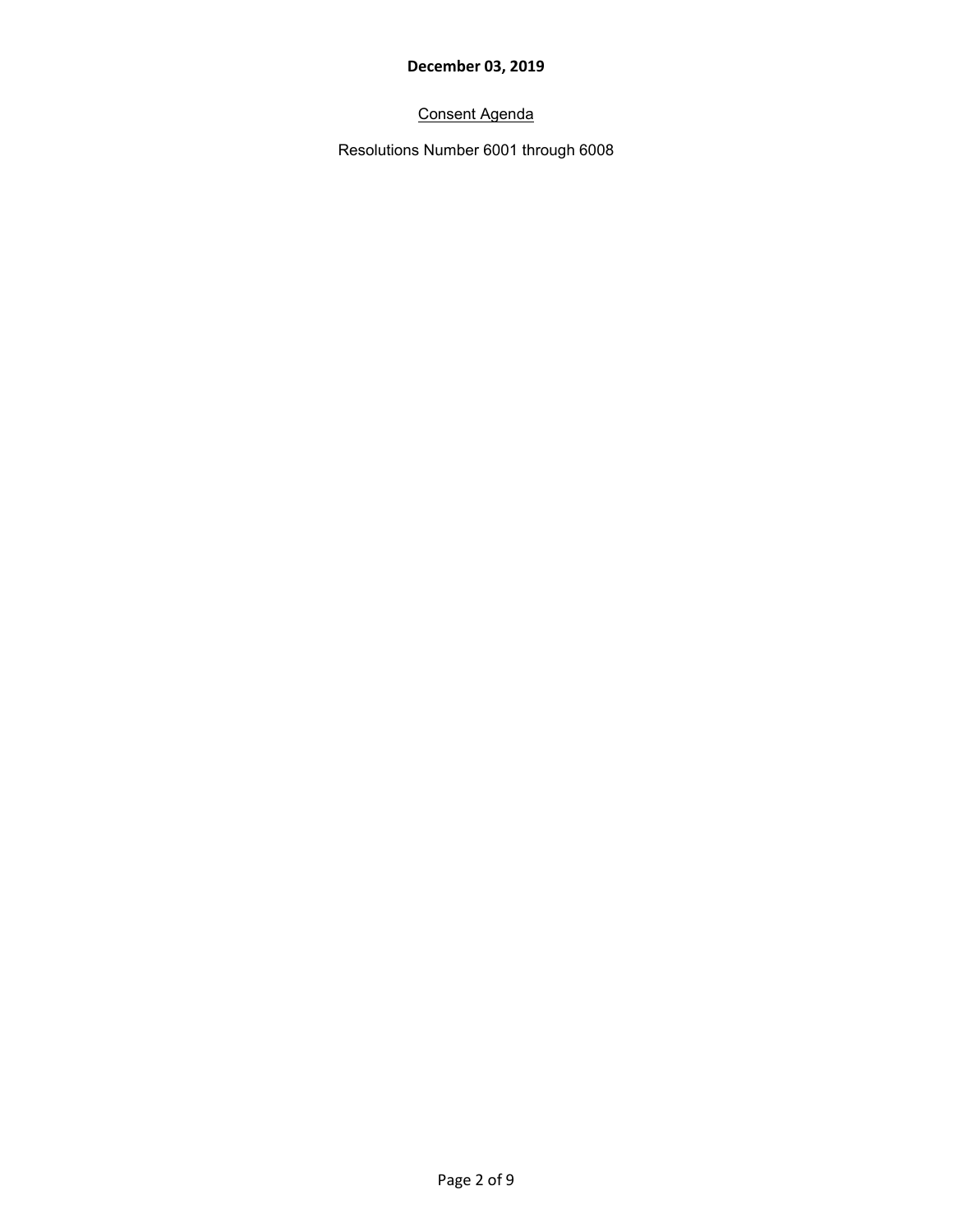## **RESOLUTION No. 6001**

### Expenditure Contracts that Exceed \$150,000 for Delegation of Authority

## **RECITAL**

Portland Public Schools ("District") Public Contracting Rules PPS-45-0200 ("Authority to Approve District Contracts; Delegation of Authority to Superintendent") requires the Board of Education ("Board") enter into contracts and approve payment for products, materials, supplies, capital outlay, equipment, and services whenever the total amount exceeds \$150,000 per contract, excepting settlement or real property agreements. Contracts meeting this criterion are listed below.

## **RESOLUTION**

The Superintendent recommends that the Board approve these contracts. The Board accepts this recommendation and by this resolution authorizes the Deputy Clerk to enter into the following agreements.

| <b>Contractor</b>  | <b>Contract</b><br>Term                                                    | <b>Contract Type</b>                 | <b>Description of Services</b>                                                                                                                                                                                   | <b>Contract</b><br>Amount                                                      | <b>Responsible</b><br>Administrator,<br>$E1$ $E2$ $E3$ $E4$ |
|--------------------|----------------------------------------------------------------------------|--------------------------------------|------------------------------------------------------------------------------------------------------------------------------------------------------------------------------------------------------------------|--------------------------------------------------------------------------------|-------------------------------------------------------------|
| Office Depot, Inc. | 12/4/19<br>through<br>6/30/22<br>Option to<br>renew<br>through<br>6/30/24  | Cooperative<br>Contract<br>COA 68280 | District-wide purchases of<br>office, school, and<br>educational supplies as well<br>as related products and<br>services on an as-needed<br>basis.<br><b>Administering Contracting</b><br>Agency: Omnia Partners | Original<br>Amount:<br>\$3,184,545<br>Total through<br>renewal:<br>\$5,650,000 | C. Hertz<br><b>Funding Source</b><br>Varies                 |
| PetroCard          | 12/17/19<br>through<br>6/30/21<br>Option to<br>renew<br>through<br>6/30/25 | Cooperative<br>Contract<br>COA 68947 | Purchase of Card-lock fuel<br>services on an as-needed<br>basis.<br>Administering Contracting<br>Agency: State of Oregon                                                                                         | Original<br>Amount:<br>\$300,000<br>Total through<br>renewal:<br>\$900,000     | C. Hertz<br><b>Fund 101</b><br>Dept. 5560                   |

#### **NEW CONTRACTS**

## **NEW INTERGOVERNMENTAL AGREEMENTS ("IGAs")**

No New IGAs

## **AMENDMENTS TO EXISTING CONTRACTS**

No New Amendments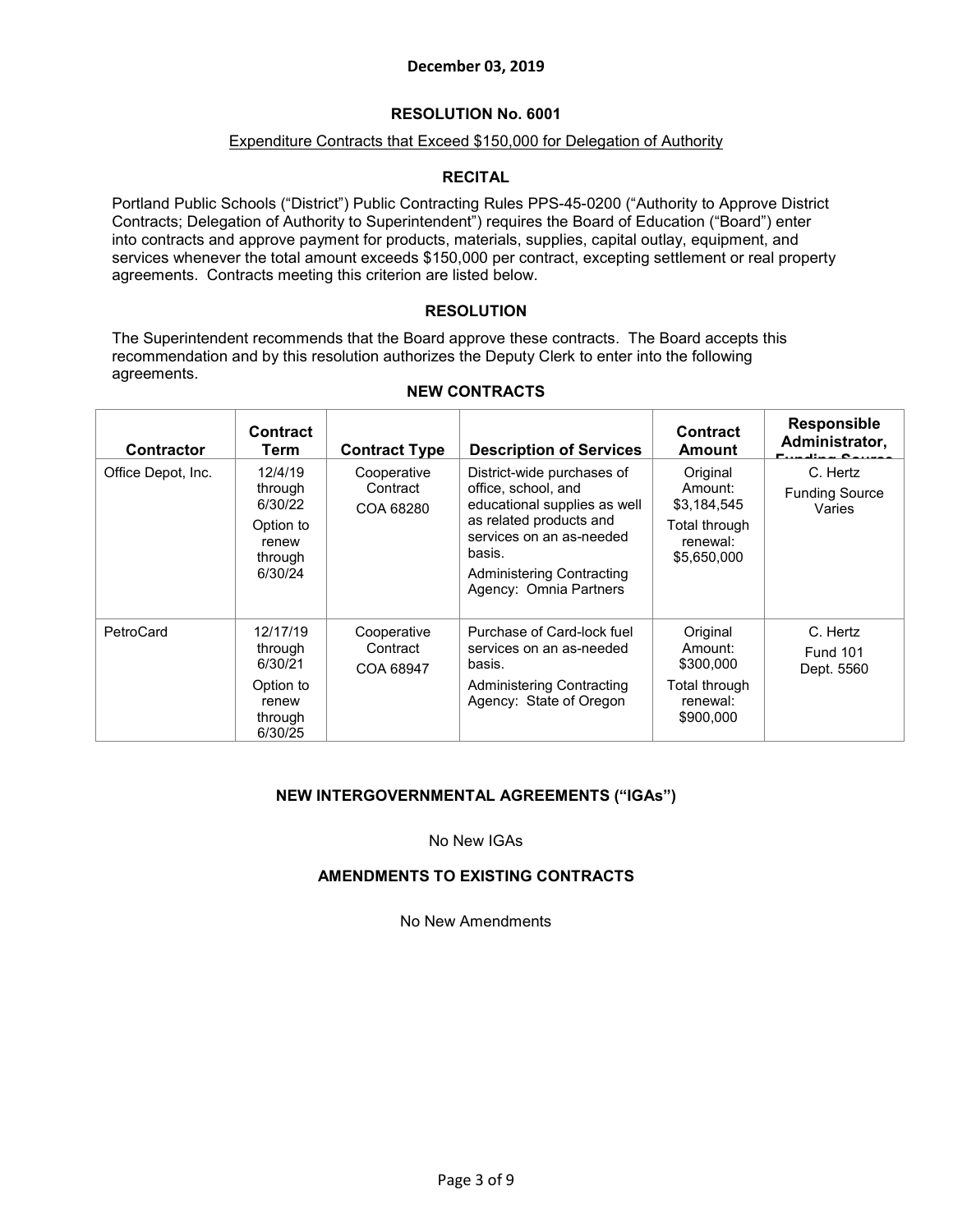### **RESOLUTION No. 6002**

### Authorization for Off-Campus Activities

## **RECITAL**

Portland Public Schools ("District") Policy 6.50.010-P ("Off-Campus Activities") requires the Board of Education ("Board") consent to student out-of-state travel.

## **RESOLUTION**

The Board has reviewed the request for out-of-state travel. All required documents have been submitted to the Risk Management Department. The Superintendent recommends that the Board consent to the student out-of-state travel for the below request:

| Date(s)        | School,<br>Course,<br>and<br><b>Number</b> | <b>Purpose of Travel</b>    | <b>Travel Destination</b> | <b>Estimated</b><br>Cost per<br>person |
|----------------|--------------------------------------------|-----------------------------|---------------------------|----------------------------------------|
| $1/1 - 1/5/20$ | BHS: M<br>Basketball:<br>11                | Holiday tournament          | Gillette, WY              | \$378                                  |
| 3/18-3/21/20   | CHS; Band;<br>100                          | Performance @<br>Disneyland | Anaheim, CA               | \$1356                                 |

#### **AUTHORIZATION FOR OFF-CAMPUS ACTIVITIES**

#### **RESOLUTION No. 6003**

The following minutes are offered for adoption:

November 19, 2019 May 28, 2019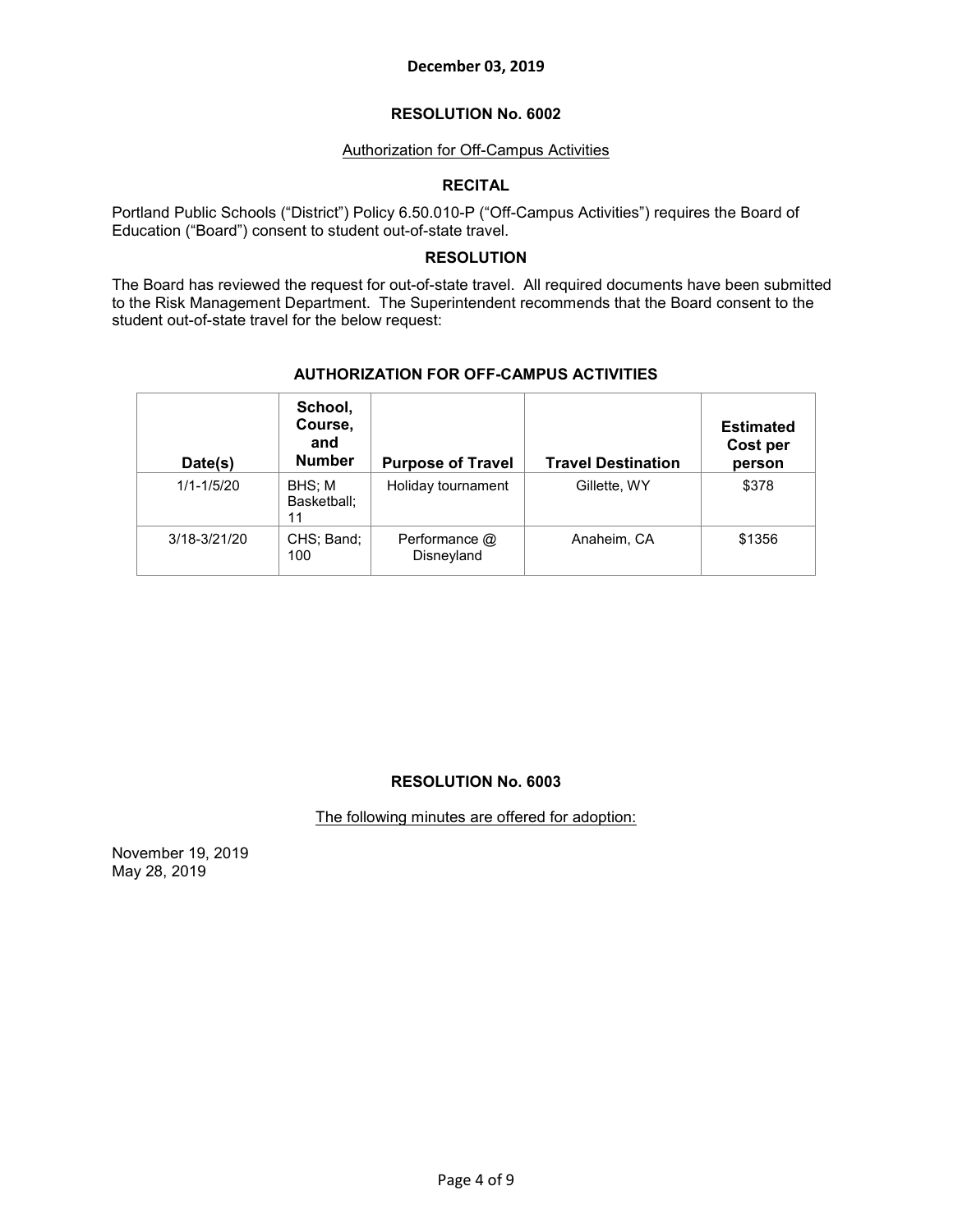## **RESOLUTION No. 6004**

#### Resolution to revise the Budget Development Calendar for the 2020-21 fiscal year, aligned with Portland Public Schools ReImagined, Student Success Act and a Multi-Year Business Plan

The Portland Public Schools Board of Education approves the following revised Budget Development Calendar for the 2020-21 fiscal year, aligned with Portland Public Schools ReImagined, Student Success Act and a Multi-Year Business Plan:

| <b>Portland Public Schools</b>               |                           |                                                                                                                             |                           |                     |                       |  |
|----------------------------------------------|---------------------------|-----------------------------------------------------------------------------------------------------------------------------|---------------------------|---------------------|-----------------------|--|
|                                              |                           | Budget Calendar 2020-21                                                                                                     |                           |                     |                       |  |
|                                              |                           | <b>Revised on 11/19/19</b>                                                                                                  |                           |                     |                       |  |
|                                              |                           |                                                                                                                             | Board                     | <b>Board Action</b> |                       |  |
|                                              |                           |                                                                                                                             | Inform /<br><b>Review</b> |                     |                       |  |
|                                              | <b>September 23, 2019</b> | <b>School Board Meeting 6:00 PM</b>                                                                                         |                           |                     | <b>BESC Building</b>  |  |
|                                              |                           | Inform Board on the Student Success Act (SSA), the Student Investment                                                       |                           |                     |                       |  |
|                                              |                           | Account (SIA), and the Strategic Plan Framework/Continuous                                                                  | √                         |                     |                       |  |
|                                              |                           | Improvement Plan (CIP)<br>Board reviews draft 2020-21 Budget Calendar                                                       |                           |                     |                       |  |
| Multi-Year Business Plan                     | October 15, 2019          | <b>School Board Meeting 6:00 PM</b>                                                                                         |                           |                     | <b>BESC Building</b>  |  |
|                                              |                           | Board approves 2020-21 Budget Calendar                                                                                      |                           |                     |                       |  |
|                                              |                           | Board appoints Community Budget Review Committee (CBRC) members                                                             |                           |                     |                       |  |
| <b>Student Success Act</b><br>PPS Relmagined |                           | <b>TSCC Hearing for Local Option Levy</b>                                                                                   | √                         |                     |                       |  |
|                                              | October 17, 2019          | SSA Community Engagement Meetings, 1 of 3, 6:00 PM                                                                          |                           |                     | <b>Lent School</b>    |  |
|                                              |                           | Engage community and stakeholders in needs assessment process to<br>inform Strategic Plan Framework/CIP and SIA application | ✓                         |                     |                       |  |
|                                              | October 19, 2019          | SSA Community Engagement Meetings, 2 of 3, 9:00 AM                                                                          |                           |                     | <b>Faubion School</b> |  |
|                                              |                           | Engage community and stakeholders in needs assessment process to                                                            |                           |                     |                       |  |
|                                              |                           | inform Strategic Plan Framework/CIP and SIA application                                                                     | ✓                         |                     |                       |  |
|                                              | October 22, 2019          | SSA Community Engagement Meetings, 3 of 3, 6:00 PM                                                                          |                           |                     | Roosevelt             |  |
|                                              |                           | Engage community and stakeholders in needs assessment process to                                                            |                           |                     | School                |  |
|                                              | <b>November 5, 2019</b>   | inform Strategic Plan Framework/CIP and SIA application<br><b>School Board Meeting 6:00 PM</b>                              | ✓                         |                     | <b>BESC Building</b>  |  |
|                                              |                           | <b>Work session with CBRC</b>                                                                                               |                           |                     |                       |  |
|                                              |                           | Board reviews draft Strategic Plan Framework/CIP and Multi-Year                                                             |                           |                     |                       |  |
|                                              |                           | <b>Business Plan</b>                                                                                                        |                           |                     |                       |  |
|                                              |                           | <b>Board approves Mission Statement</b>                                                                                     |                           |                     |                       |  |
|                                              | <b>February 11, 2020</b>  | <b>School Board Meeting 6:00 PM</b>                                                                                         |                           |                     | <b>BESC Building</b>  |  |
|                                              |                           | <b>Work session with CBRC</b>                                                                                               |                           |                     |                       |  |
|                                              |                           | Board reviews 2020-23 Strategic Plan Framework/CIP and Multi-Year<br><b>Business Plan</b>                                   | √                         |                     |                       |  |
|                                              | <b>February 25, 2020</b>  | <b>School Board Meeting 6:00 PM</b>                                                                                         |                           |                     | <b>BESC Building</b>  |  |
|                                              |                           | <b>Work session with CBRC</b>                                                                                               |                           |                     |                       |  |
|                                              |                           | Board reviews Strategic Plan and Multi-Year Business Plan                                                                   | ✓                         |                     |                       |  |
|                                              | March 29, 2020            | <b>Publish 1st Notice of Budget Committee Meeting</b>                                                                       |                           |                     | <b>The Oregonian</b>  |  |
|                                              |                           | (5 to 30 days before the meeting)                                                                                           |                           |                     |                       |  |
|                                              | April 12, 2020            | <b>Publish 2nd Notice of Budget Committee Meeting</b>                                                                       |                           |                     | <b>The Oregonian</b>  |  |
| <b>Budget Development</b>                    |                           | (5 to 30 days before the meeting)                                                                                           |                           |                     |                       |  |
|                                              | April 21, 2020            | <b>School Board Meeting 6:00 PM</b>                                                                                         |                           |                     | <b>BESC Building</b>  |  |
|                                              |                           | <b>CBRC</b> in attendance                                                                                                   |                           |                     |                       |  |
|                                              |                           | Board reviews the SIA grant agreement<br>Proposed Budget: Superintendent delivers 2020-21 Proposed Budget                   |                           |                     |                       |  |
|                                              |                           | message and presentation                                                                                                    | J                         |                     |                       |  |
|                                              | May 6, 2020               | <b>School Board Work Session 6:00 PM</b>                                                                                    |                           |                     | School                |  |
|                                              |                           | Board conducts public engagement session on Proposed Budget                                                                 |                           |                     | <b>TBD</b>            |  |
|                                              | May 19, 2020              | <b>School Board Meeting 6:00 PM</b>                                                                                         |                           |                     | <b>BESC Building</b>  |  |
|                                              |                           | CBRC presents 2020-21 Proposed Budget report to the Board                                                                   | √                         |                     |                       |  |
|                                              | June 9, 2020              | <b>School Board Meeting 6:00 PM</b>                                                                                         |                           |                     | <b>BESC Building</b>  |  |
|                                              |                           | Approved Budget: Board as Budget Committee approves 2020-21                                                                 |                           |                     |                       |  |
|                                              |                           | <b>Proposed Budget</b>                                                                                                      |                           | ✓                   |                       |  |
|                                              | June 14, 2020             | <b>Publish Notice of Budget Hearing and Budget Summary</b>                                                                  |                           |                     | The Oregonian         |  |
|                                              | June 23, 2020             | <b>TSCC Hearing 5:00 PM</b>                                                                                                 |                           |                     | <b>BESC Building</b>  |  |
|                                              |                           | TSCC certifies 2020-21 Approved Budget                                                                                      | √                         |                     |                       |  |
|                                              |                           | <b>School Board Meeting 6:00 PM</b>                                                                                         |                           |                     |                       |  |
|                                              |                           | Adopted Budget: Board conducts a public hearing, adopts budget,                                                             |                           | √                   |                       |  |
|                                              | July 15, 2020             | makes appropriations and imposes taxes<br><b>Submit Tax Certification documentations</b>                                    |                           |                     |                       |  |
|                                              |                           | File budget information with County Recorder and Designated Agencies                                                        |                           |                     |                       |  |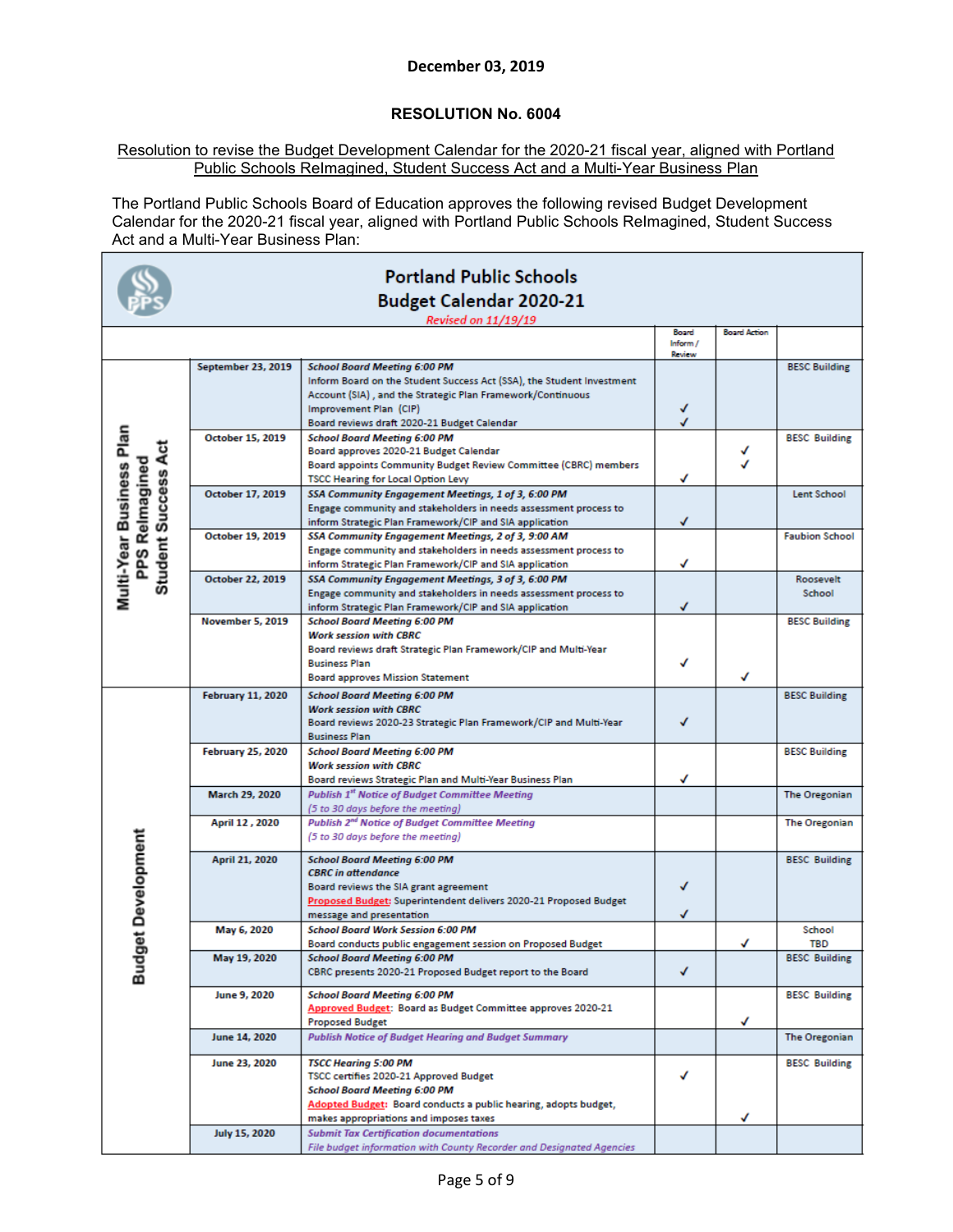## **RESOLUTION No. 6005**

## HOLD FOR Appeal to the Board 2019-03

## **RESOLUTION No. 6006**

Adopting the Superintendent's Goals for 2019-2020

## **RESOLUTION**

The Portland Public Schools Board of Education adopts the attached Superintendent Goals for the 2019- 2020 school year.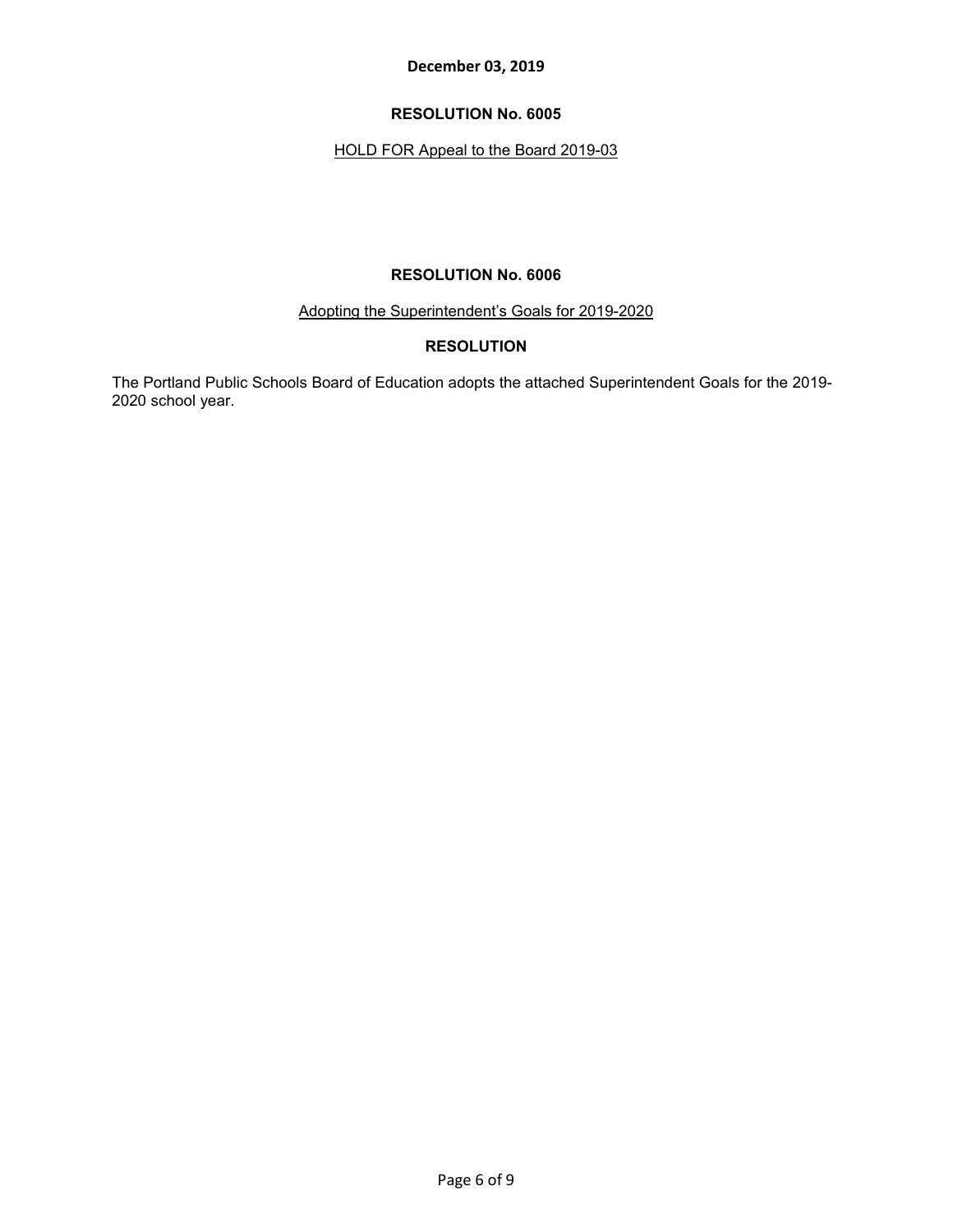## **RESOLUTION No. 6007**

## PPS Comments on Status of Oregon Department of Transportation's "I-5 Rose Quarter Improvement Project"

## **RECITALS**

- A. In 2012, the Oregon Department of Transportation (ODOT) and the City of Portland Bureau of Planning and Sustainability and the Bureau of Transportation developed the I-5 Broadway-Weidler Facility Plan in conjunction with the City's N/NE Quadrant Plan. The N/NE Quadrant Plan set goals and actions for the land use and development in north and northeast Portland, while the Broadway-Weidler Facility Plan was intended to improve safety and operations on I-5 in the vicinity of the Broadway/Weidler interchange. Key elements of the facility plan include:
	- 1. Adding auxiliary lanes and full-width shoulders (within existing right-of-way).
	- 2. Rebuilding structures at Broadway, Weidler, Vancouver and Williams and adding a lid over the freeway.
	- 3. Moving the I-5 southbound on-ramp to Weidler.

4. Adding new connections over the freeway for pedestrian and bicycle travel in the interchange area.

- B. In 2012, the Portland City Council and the Oregon Transportation Commission approved the Broadway-Weidler Facility Plan. The proposed plan includes substantial widening of I-5 immediately adjacent to Harriet Tubman Middle School, including extending travel lanes closer to the school and constructing new retaining walls.
- C. In 2016, ODOT concluded the Broadway-Weidler Facility Plan improvements were technically feasible, and proceeded with development of an Environmental Assessment (EA). The EA is intended to evaluate the benefits and impacts within the Project Area of two alternatives: one in which the project would move forward as planned (Build Alternative), and one in which the project would not be built (No-Build Alternative).
- D. The National Environmental Policy Act (NEPA) requires federal agencies to assess the environmental effects of their proposed actions prior to making decisions. Based on the EA, the following actions can occur:

a. If the agency determines that the action will not have significant environmental impacts, the agency will issue a Finding of No Significant Impact (FONSI). A FONSI is a document that presents the reasons why the agency has concluded that there are no significant environmental impacts projected to occur upon implementation of the action.

b. If the EA determines that the environmental impacts of a proposed action will be significant, an Environmental Impact Statement is prepared.

E. ODOT's EA was published on February 15, 2019. The public comment period closed April 1, 2019. ODOT is required to take into consideration public health impacts in its analysis, and to use an equity lens in its planning processes. The historical legacy from ODOT ignoring health and equity concerns voiced decades ago about building a freeway too close to a school has cost PPS millions of dollars that were used to make the air inside Tubman safe for students and had health and environment consequences for our students and the surrounding community..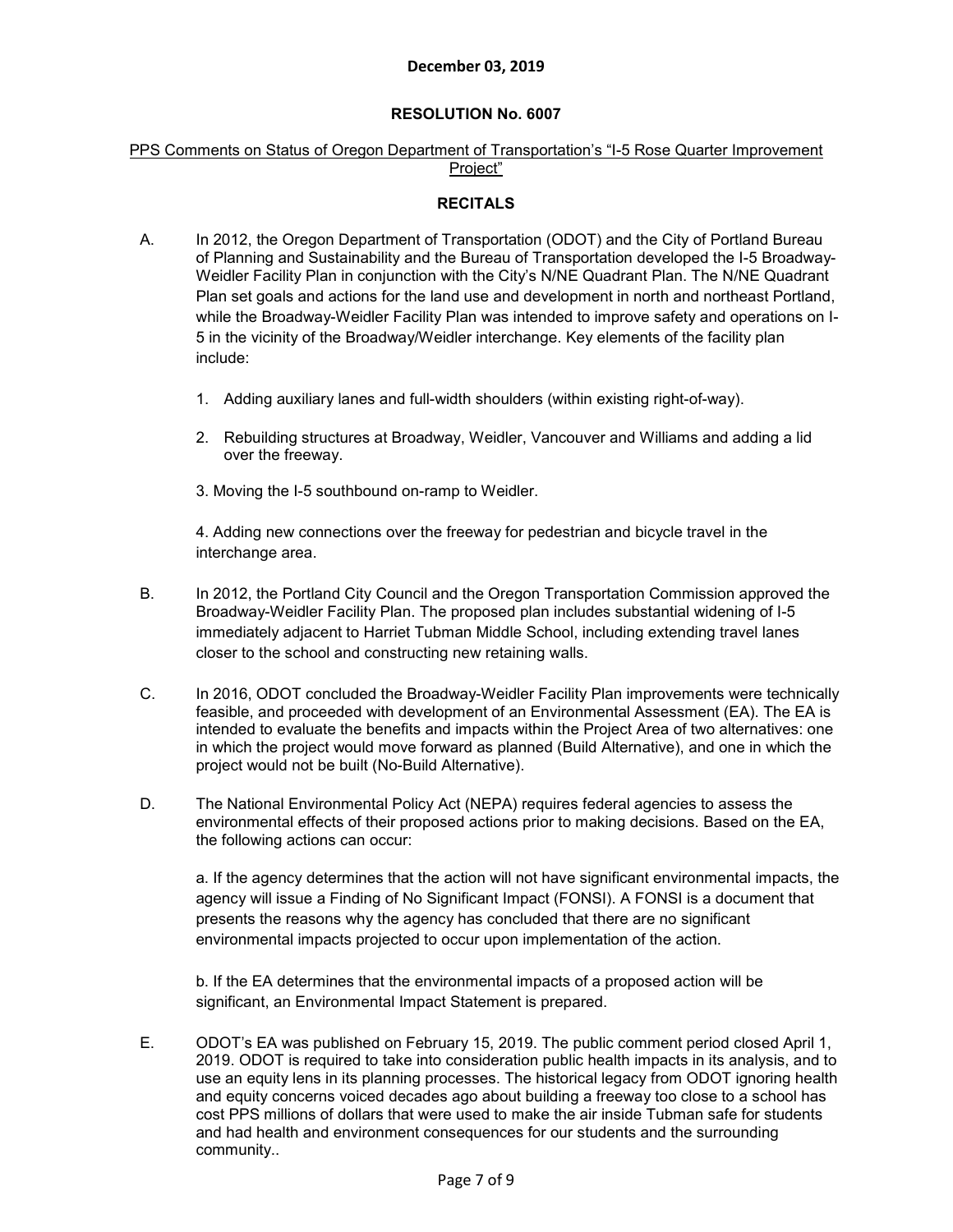- F. Although the proposed project is immediately adjacent to PPS properties, in particular Harriet Tubman Middle School, neither ODOT nor the City meaningfully engaged with PPS during the planning process to assess the potential impacts, either short- or long-term, on the health of students and staff from environmental hazards of the freeway and the expansion or on the structural integrity of PPS facilities from incursions on PPS property during construction.
- G. An initial review of the EA by PPS staff raised substantial questions about potential impacts on PPS properties, including risks to soil stability under the Harriet Tubman Middle School site during the construction process, increased air pollution, increased noise pollution, lack of school bus egress from Harriet Tubman Middle School with the removal of the Flint Street overpass, and shifts to traffic patterns in the vicinity of both Tubman and District headquarters.
- H. In March 2019, the PPS Board of Education passed a resolution urging ODOT to move forward with a full Environment Impact Statement (EIS) to fully resolve questions around the potential impacts of the I-5 freeway and the proposed expansion on our students.
- I. In June 2019, ODOT convened a group of elected leaders and staff as well as community stakeholders to discuss the I-5 Rose Quarter Improvement Project in the Albina neighborhood.
- J. To date, this group has met five times and made no substantial progress to substantially address issues raised by Portland Public Schools and the Albina Vision or offer alternatives to the current project plan.
- K. At this time, the OTC has privately stated that it plans to unilaterally take action at its December 17 public meeting without addressing any of the troubling and significant impacts that the widening will have on students and community health.
- L. Per Board Resolution 5272, the Board is committed to addressing issues of climate justice that affect our students.

## **RESOLUTION**

- The Board of Education for Portland Public Schools opposes ODOT's efforts to move ahead with the Interstate 5 North of the Rose Quarter expansion in Albina without conducting a full Environmental Impact Statement (EIS) and addressing the long term health and environmental issues at Harriet Tubman Middle School caused by the I-5 freeway.
- The Board of Education for Portland Public Schools will work in partnership with Albina Vision Trust to understand the environmental and health impacts of the freeway for students in the Albina neighborhood and develop initiatives that mitigate the freeway's impact on students and their families in this neighborhood.
- The Board will work with the community to share information about the impacts of this freeway and the expansion with the legislature's Joint Committee on Transportation and other legislative leaders so that they understand the potential impacts of this project to Portland Public Schools' students and the wider Albina community.